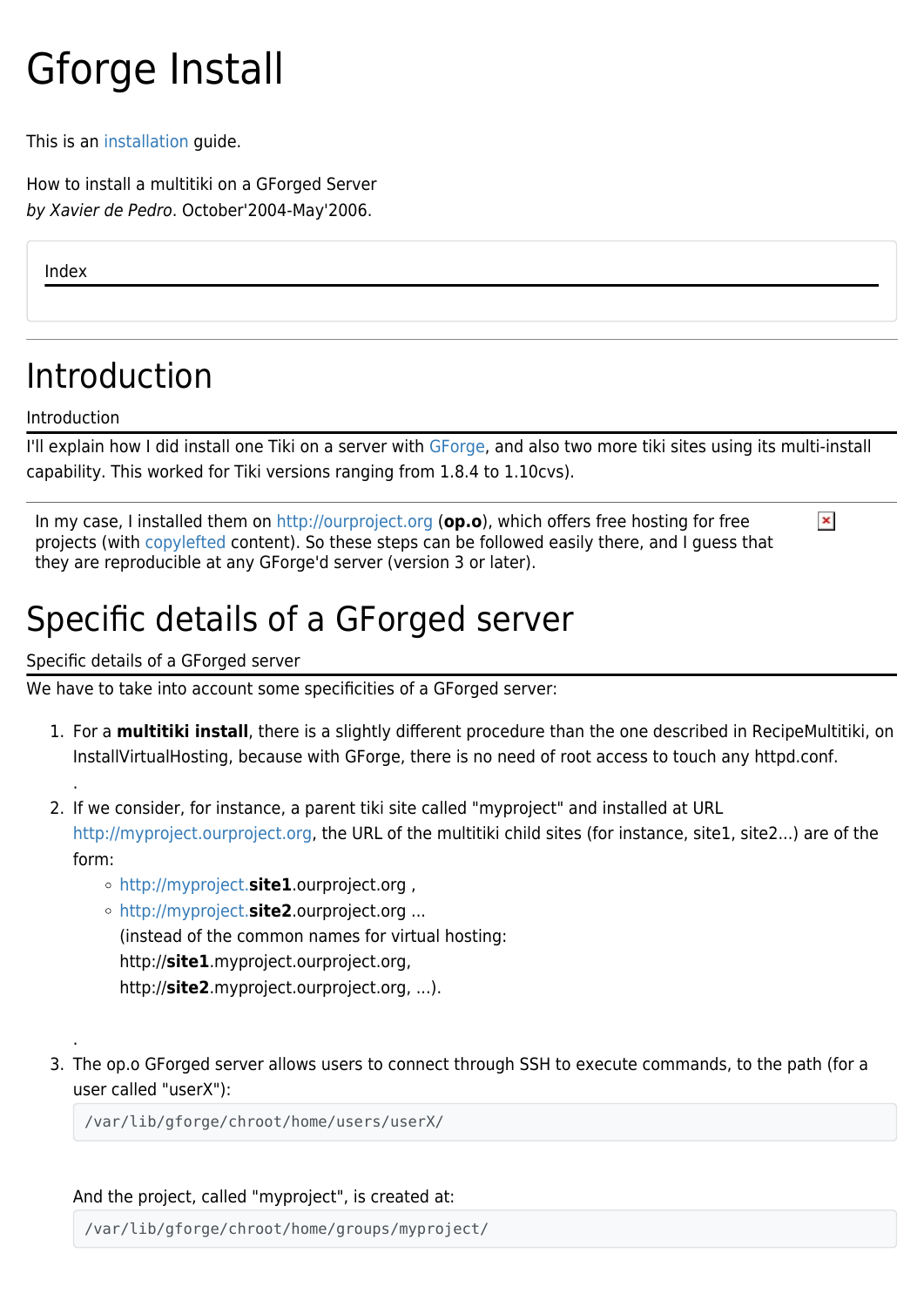#### Setup of the new subdirectories in the multitiki

#### Setup of the new subdirectories in the multitiki

We'll assume that you already have an account at any Gforge'd server (such as op.o)

1. Download Tiki to your local computer.

.

.

.

- 2. Open a SFTP (SSH or secure file transfer) connection to the Gforge'd server. From GNU/Linux you can use gftp (graphical two pane progam; very easy, friendly and localized to most languages! **@** or use **sftp** from a shell, for instance. From M\$ Windows you can use [WinSCP](http://www.winscp.org/) (nice and free software, also translated to other languages different from English).
- 3. Upload the file containing tiki install, and follow the common procedures described under the file "install" for a common single tiki install on Unix.

(if no success, get more information from InstallTiki to solve the problem that may have risen).

- 4. So that once you have your base tiki up and running, you have to execute again the setup command from the base directory where you installed tiki in (in my case, under /var/lib/gforge/chroot/home/groups/myproject/htdocs/ ):
	- 1. Log in again (if needed) to your gforged server account, using a ssh enabled program (calling ssh from shell on GNU/Linux or using, for instance, [Putty](http://www.chiark.greenend.org.uk/~sgtatham/putty/) for M\$ Window\$, or [Secure Shell for non](http://www.ssh.com/support/downloads/secureshellwks/non-commercial.html) [commercial users](http://www.ssh.com/support/downloads/secureshellwks/non-commercial.html) on M\$ Window\$)

You should be in your home directory, like

/var/lib/gforge/chroot/home/users/userX/

2. Move to the directory of your project "myproject", and execute the command

```
cd ../..
cd /groups/myproject/htdocs/
./setup.sh userX groupX 02755 myproject site1 site2
```
where userX is the name of the user, and groupX is the name of the project (groupX=myproject) (in a similar manner to what is explained in InstallVirtualHosting)

# Creation of the new databases

#### Creation of the new databases

.

Request your GForge'd server admin to create the two new databases for you (assume names **ddbb1** and **ddbb2**).

# Configuration of the database information on Tiki

Configuration of the database information on Tiki

1. In a similar manner to what is explained in RecipeMultitiki, the local.php file must be modified to be like:

```
<?php
$db_tiki='mysql';
```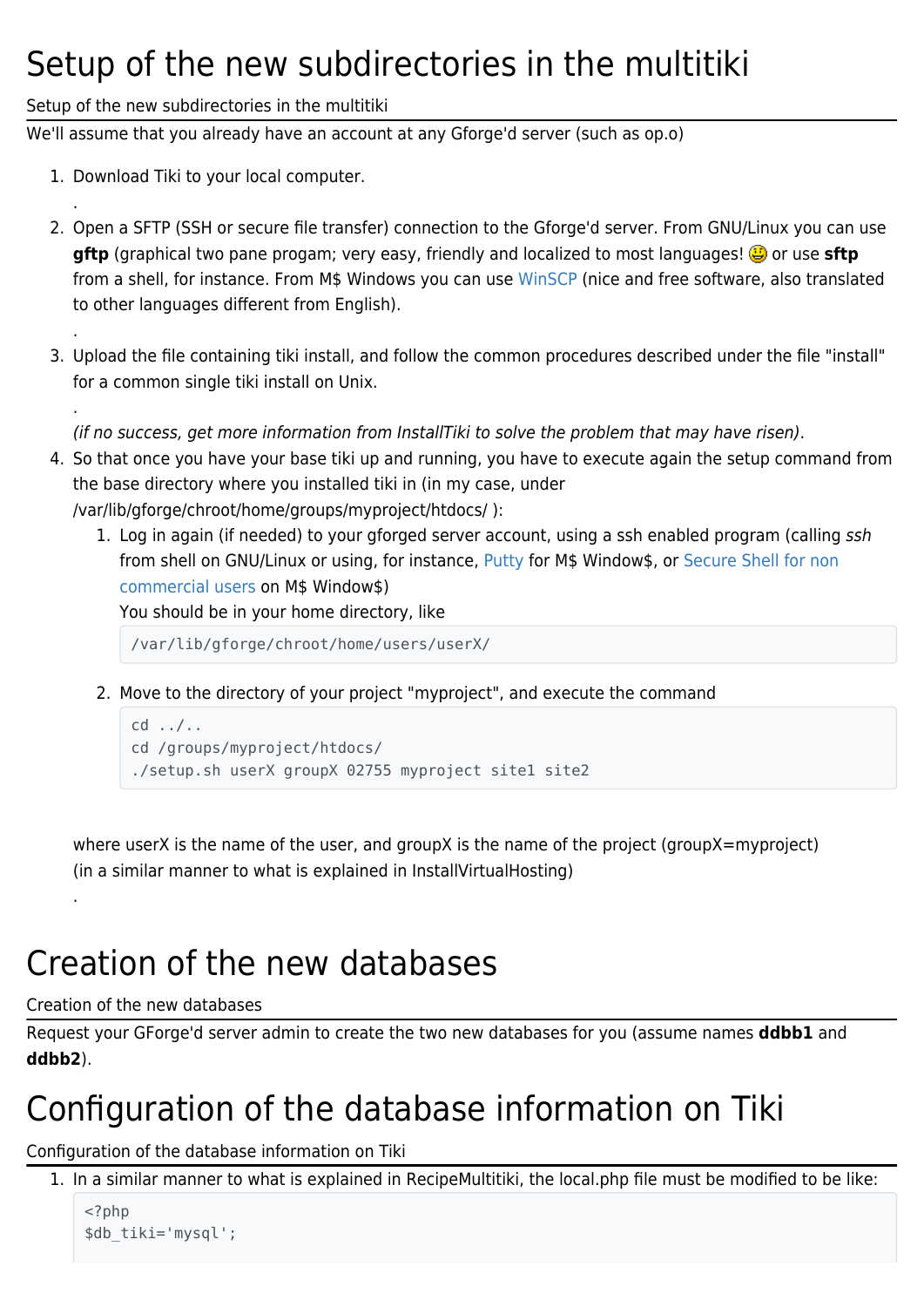```
$dbversion_tiki='1.9';
$host tiki="localhost";
if ($_SERVER["HTTP_HOST"] == "myproject.ourproject.org") {
         $dbs_tiki = 'ddbb0';
        $user tiki="db user myproject";
         $pass_tiki="****";
         $tikidomain = 'myproject';
} elseif ($_SERVER["HTTP_HOST"] == "myproject.site1.ourproject.org") {
       \daggerdbs tiki = 'ddbb1';
        $user_tiki="db_user_site1";
         $pass_tiki="****";
         $tikidomain = 'site1';
} elseif ($ SERVER["HTTP HOST"] == "myproject.site2.ourproject.org") {
        sdbs tiki = 'ddbb2';
        $user tiki="db user site2";
         $pass_tiki="****";
         $tikidomain = 'site2';
} else {
         // default case, your choice is to block or open to a default domain
         $dbs_tiki = 'myproject';
         $user_tiki="db_user_myproject";
         $pass_tiki="****";
         $tikidomain = 'myproject';
}
?>
```
Where "db\_user\_myproject", "db\_user\_site1" and "db\_user\_site2" are database user names, and "\*\*\*\*" means they respective passwords.

### Fill in the databases of the child tikis

Fill in the databases of the child tikis

- 1. If needed, place a copy of **tiki-install.php** again under your base htdocs directory (normally it's deleted or renamed for security reasons after your first tiki installation, whenever it was).
- 2. Call to tiki-install.php from your favourite browser at your site1, such as:

http://myproject.site1.ourproject.org/tiki-install.php

And follow the steps of the web installation assistant, creating a ddbb with, for instance, a **BasicEnabled profile for easy use**.

Hopefully everything would be executed successfully

- 3. Click on **Click here to proceed into tiki without removing the script** Check that your base child tiki is installed successfully.
- 4. And go for the second child tiki (**site2**), repeating from step 2 to fill the second database (**ddbb2**), at

http://myproject.site2.ourproject.org/tiki-install.php

5. Then you can (**and must**) remove or rename the tiki-install.php script, and enter the second child tiki site. If the browser does not remove autmoatically the tiki-install.php script, the do it manually, from